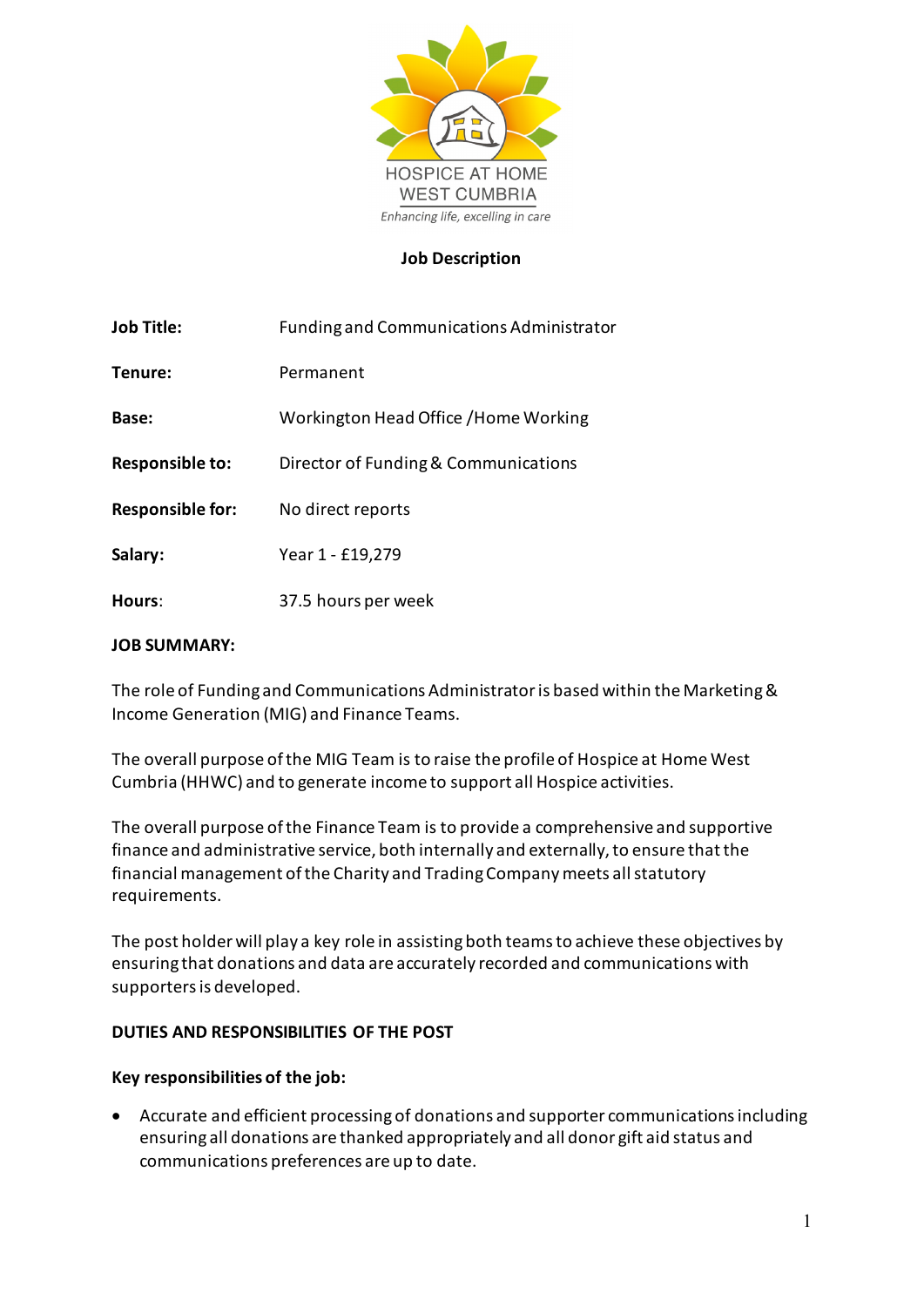- Initiates and developsrelationships with supporters through excellent written communications encouraging engagement and providing support.
- Record informationin the fundraising and financial databasesincluding:
	- o donations made online, in person and direct transfer
	- o lottery memberships, communications and event registrations
	- o online platform reports.

Ensure both databases reflect consistent, accurate and up to date records.

- Calculate Gift Aid on sponsor forms and assist with Gift Aid Claims.
- Takes the lead as the fundraisingdatabase administrator. Supports regular reviews of the database and annual data cleanse.
- Manages data reports to enable mailing lists to be kept up to date.
- Coordinatesfundraising and marketing stock including researching products, managing inventories and ordering stock and materials.
- Explores possibilities for integration of information systemsto enable our supporter database to grow.
- Handles high volumes of confidential data and information, storing and retrieving it following the internal data management policy.
- Taking and processing payments, cash handling and general office duties.
- Develops a detailed knowledge of the work of HHWC, acting as an ambassador to raise awareness of the organisationand inspire potential new supporters.

# **Personal Development:**

- To be committed to personal and professional development and engage in mandatory and statutory training as required.
- Set challenging goals through the appraisal process to ensure the effective delivery of personal objectives.
- To keep updated with current policies and procedures.

# **General:**

- To ensure that personal conduct, ways of working and work activities are always aligned to the Hospice's purpose and values.
- In accordance with the Data Protection Act 2018 and the General Data Protection Regulations, to ensure the maintenance of confidentiality in respect of staff, volunteer and client records and all privileged information relating to the services of the Charity,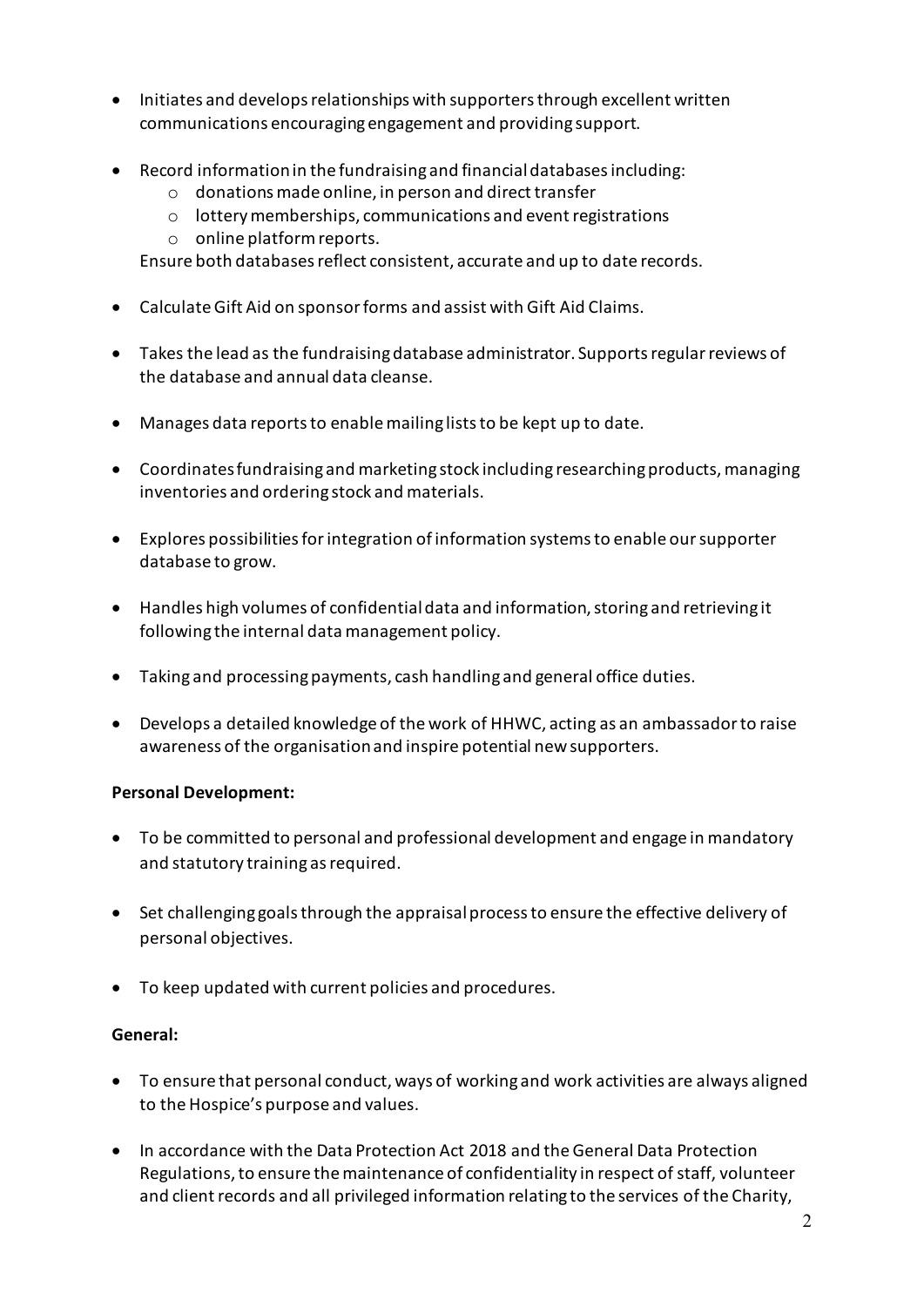its patients, staff and volunteers and particularly of the area for which directly responsible.

- To promote and foster the Hospice's reputation and standing within the community and with private, statutory and voluntary sector agencies and organisations.
- To adhere to the Health and Safety policy and report all accidents, incidents or near misses promptly and when requested to co-operate with any investigations undertaken.
- To be aware of obligations and to abide by the spirit and nature of the Equal Opportunities policy to avoid direct and indirect discrimination.
- To undertake any other duties which may be reasonably required.